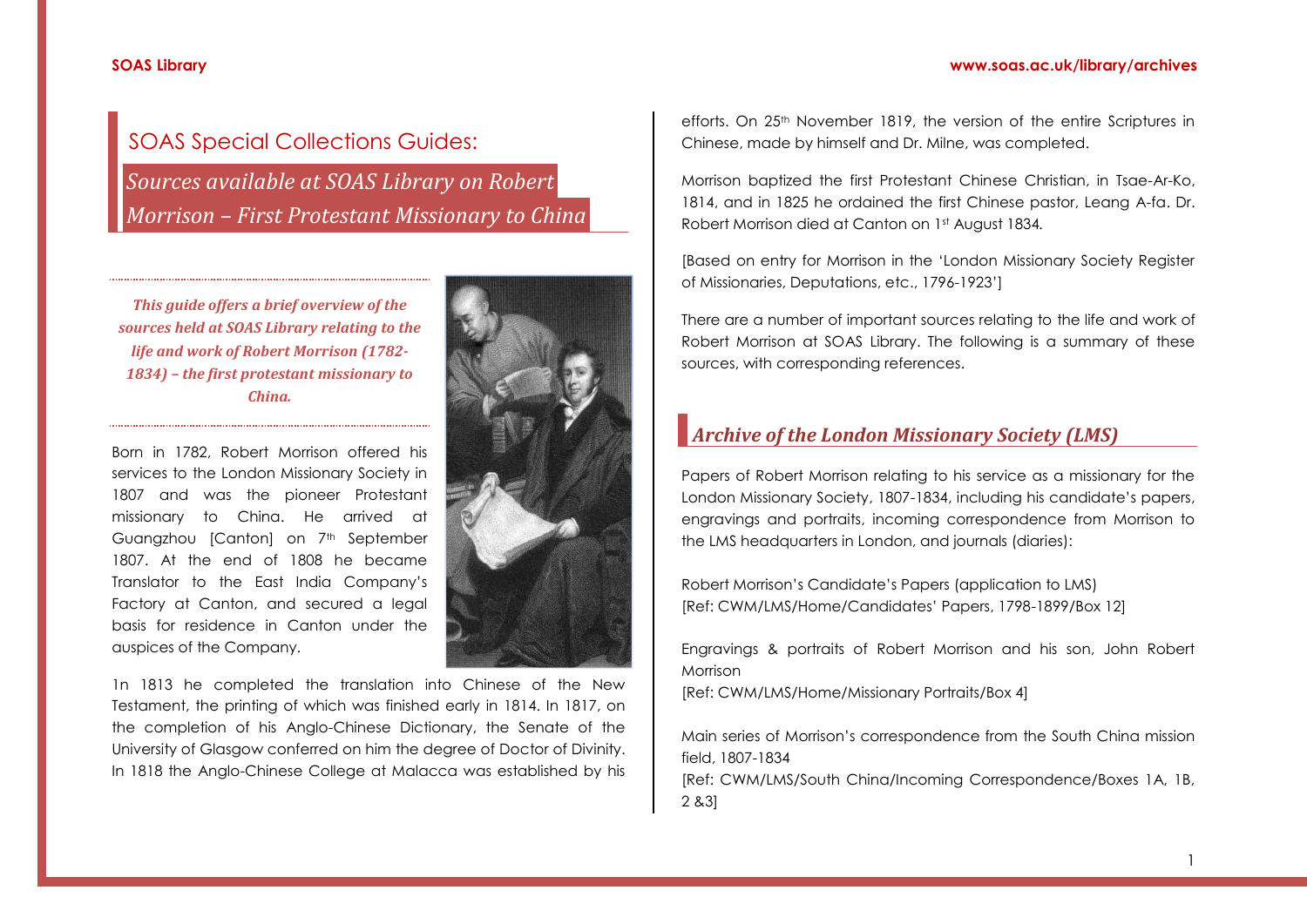Journals kept by Robert Morrison, 1807-1814 [Ref: CWM/LMS/South China/Journals/Box 1]

Correspondence and papers, 1814-1958, of and relating to Robert Morrison and his missionary work, translations, and life in China and Malacca

[Ref: CWM/LMS/China/Personal/Boxes 1-3]

# *Other Archival Material*

Rough manuscript catalogue of the collection of Chinese books that Morrison brought back with him from China, written in Morrison's own hand, and completed whilst aboard the Waterloo en route for England [1824]

### [Ref: MS 80823]

Papers relating to Robert Morrison, comprising typescript transcript [1989] of Robert Morrison's manuscript, 'Domestic Memoir of Mrs Morrison', 1824, written as a memorial to his first wife Mary after her death; notes and genealogies of the Morrison family (c1770-1988).

### [Ref: MS 380583]

The archive of the China Inland Mission includes a copy of the second edition of the New Testament translated by Robert Morrison, 1815 (and woodblock)

[Ref: CIM/Box 22]

## *Council for World Mission Library (CWML)*

There are a number of publications relating to the life and work of Robert Morrison in the library of the London Missionary Society (now Council for World Mission), which has also been deposited at SOAS. This collection has been catalogued onto the Library Catalogue. Items have the prefix 'CWML' in their class mark and should be ordered from, and consulted in the Special Collections Reading Room.

# *Robert Morrison Collection of Chinese Books (RM)*

SOAS Library also holds the 'Morrison Collection', which comprises the Chinese books accumulated by Robert Morrison during his residence in Guangzhou [Canton] and Macao between 1807 and 1823, together with a small number of 19<sup>th</sup> century additions. The contents of the library, which cover a broad spectrum of subjects, date from the second half of the 17<sup>th</sup> century to the first quarter of the 19<sup>th</sup>, and include some ten thousand Chinese-style thread-bound volumes.

The published 'Catalogue of the Morrison Collection of Chinese Books', by Andrew C. West (SOAS, 1998), is available in the Special Collections Reading Room. The Morrison Collection has also been catalogued onto the Library Catalogue. Items have the prefix 'RM' in their class mark and should be ordered from, and consulted in the Special Collections Reading Room.